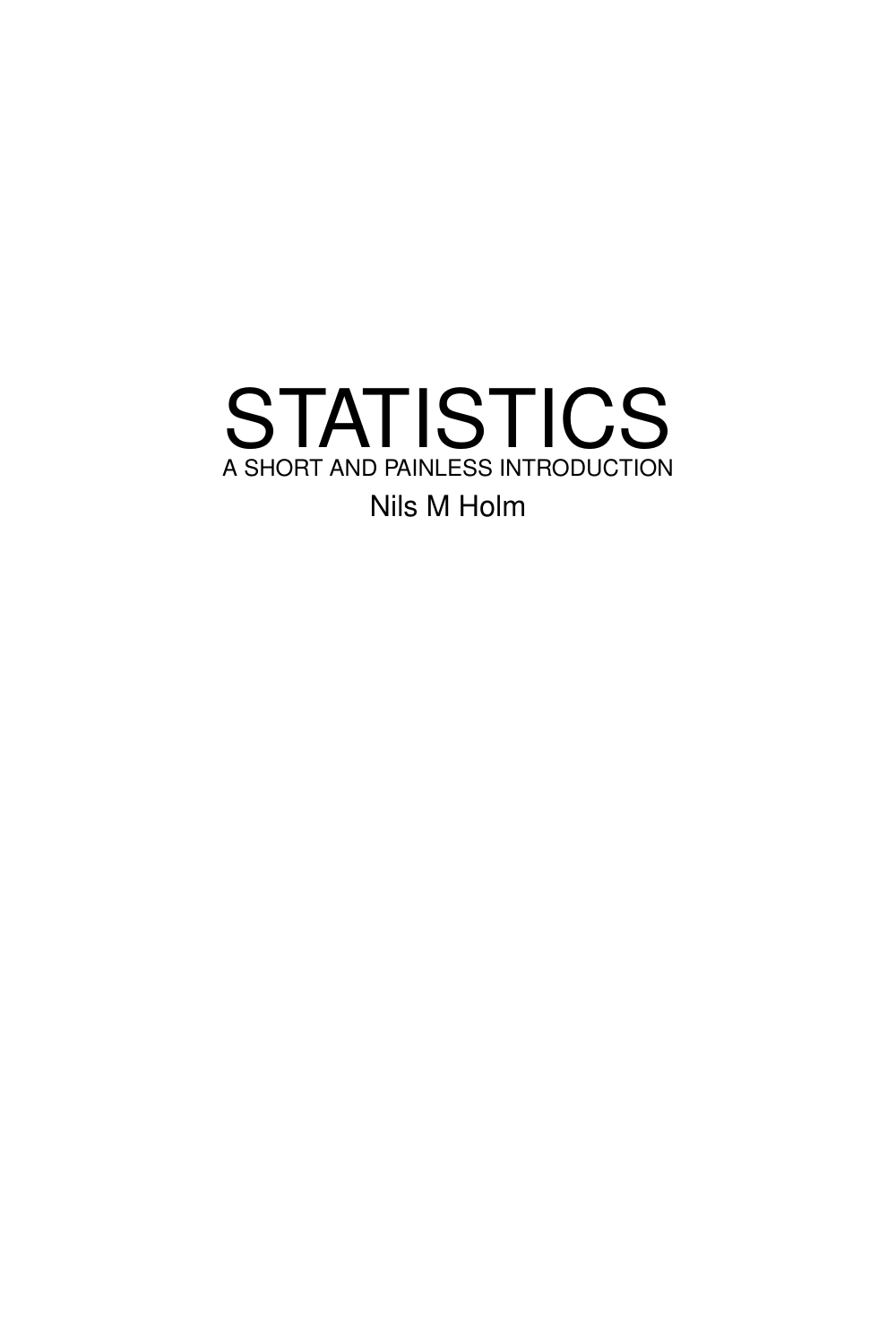# **Contents**

| <b>Preface</b>                            | 9  |
|-------------------------------------------|----|
| <b>Probability</b>                        | 10 |
| <b>Basics</b>                             | 10 |
| <b>Conditional Probability</b>            | 13 |
| <b>Permutations and Combinations</b>      | 17 |
| <b>Probability Functions</b>              | 20 |
| <b>Discrete Probability Distributions</b> | 22 |
| Location                                  | 24 |
| Variation                                 | 27 |
| <b>Discrete Distributions Revisited</b>   | 31 |
| <b>Continuous Distributions</b>           | 33 |
| Quantiles                                 | 37 |
| <b>Central Limit Theorem</b>              | 39 |
| <b>Statistics</b>                         | 43 |
| <b>Point Estimators</b>                   | 43 |
| <b>Sampling Distributions</b>             | 44 |
| Confidence Intervals                      | 46 |
| <b>Regression and Correlation</b>         | 50 |
| Covariance                                | 53 |
| <b>Standard Error of the Estimate</b>     | 55 |
| <b>Final Notes</b>                        | 56 |
| <b>Probability Distributions</b>          | 58 |
| <b>Uniform Distribution</b>               | 58 |
| <b>Geometric Distribution</b>             | 62 |
| <b>Binomial Distribution</b>              | 66 |
| <b>Hypergeometric Distribution</b>        | 70 |
| Poisson Distribution                      | 74 |
| <b>Normal Distribution</b>                | 78 |
| <b>Standard Normal Distribution</b>       | 82 |
| Chi-Square Distribution                   | 86 |
| Student's t-Distribution                  | 90 |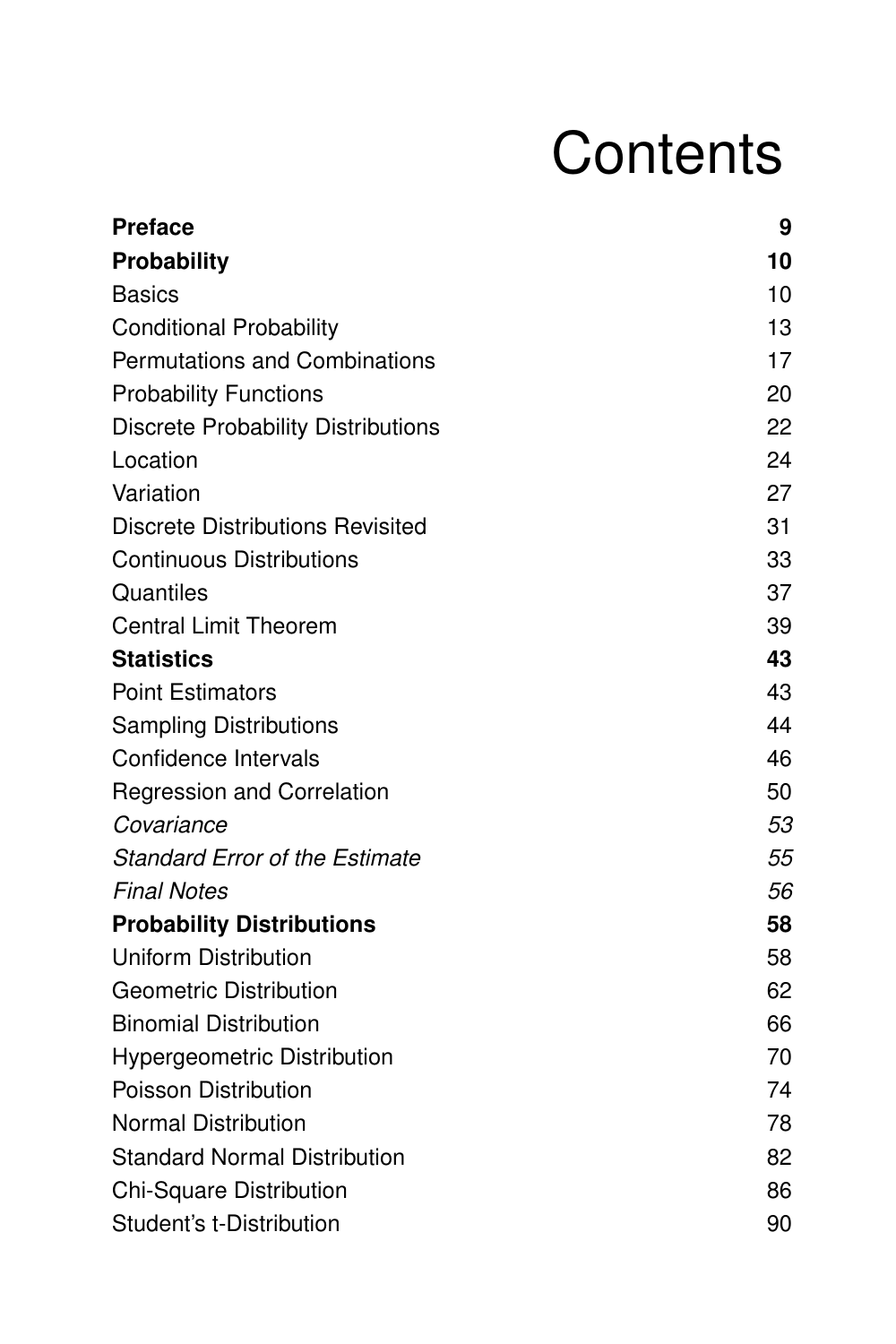| <b>Further Applications</b>                | 95  |
|--------------------------------------------|-----|
| <b>Hypothesis Testing</b>                  | 95  |
| <b>Contingency Tables</b>                  | 98  |
| <b>Special Functions</b>                   | 104 |
| <b>Gauss Error Function and Normal CDF</b> | 104 |
| Gamma Function                             | 104 |
| <b>Beta Function</b>                       | 108 |
| t-Distribution CDF                         | 109 |
| <b>Quantile Functions</b>                  | 110 |
| <b>Probability Tables</b>                  | 112 |
| <b>Mathematical Notation</b>               | 116 |
| <b>Bibliography</b>                        | 119 |
| <b>Index</b>                               | 120 |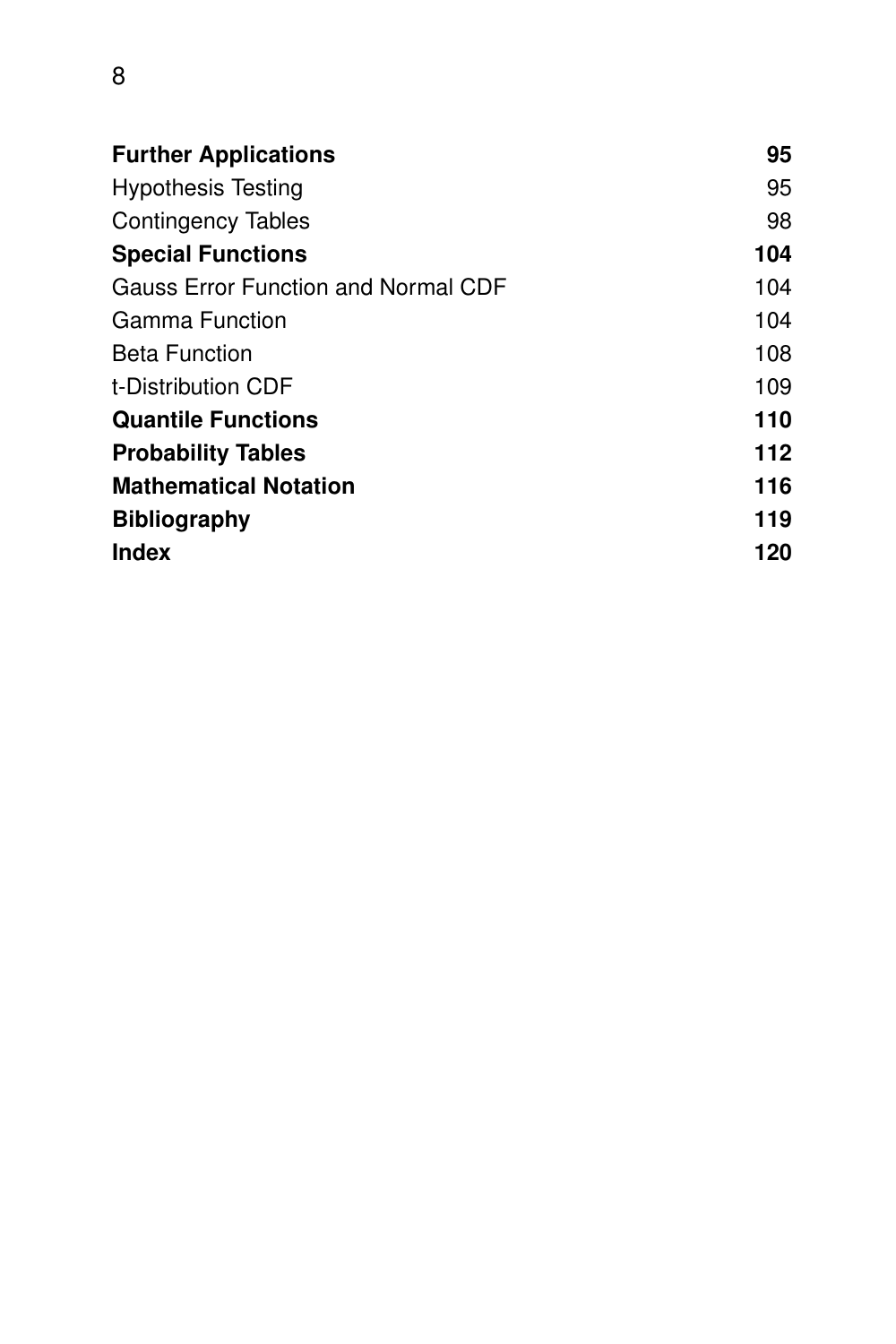## Preface

Statistics is a fascinating subject but, unfortunately, there is little literature that teaches it in a way that is a accessible to mathematical laymen while still being precise and straight to the point.

On the one side, there are math textbooks that provide the interested reader with rigorous proof of every little detail, which may not be necessary for all students of humanities or natural sciences. On the other side, there are lengthy works that use entertaining language and cute comic figures to try to get their point across.

This book has neither rigorous proofs nor cute characters. It strives to build a solid foundation for people who use statistics as a tool. After finishing this book, the reader should be able to digest more complete works in the field of statistics without too much difficulty.

Topics covered in this brief volume include basic probability, probability functions and distributions, confidence intervals, linear regression, correlation, and hypothesis testing.

The final chapters describe numerical methods for computing statistical functions. They are optional for most students, but may be of interest to the mathematically inclined reader.

There are no exercises, but at some points questions are asked and at those points the reader is invited to put aside the book and try to find their own solution before reading on.

The matter of the book progresses rather quickly, so the reader is advised not to skip sentences or paragraphs. Doing so would probably (!) complicate the comprehension of later parts of the text.

Enjoy the tour through the foundations of statistics!

Nils M Holm, July 2016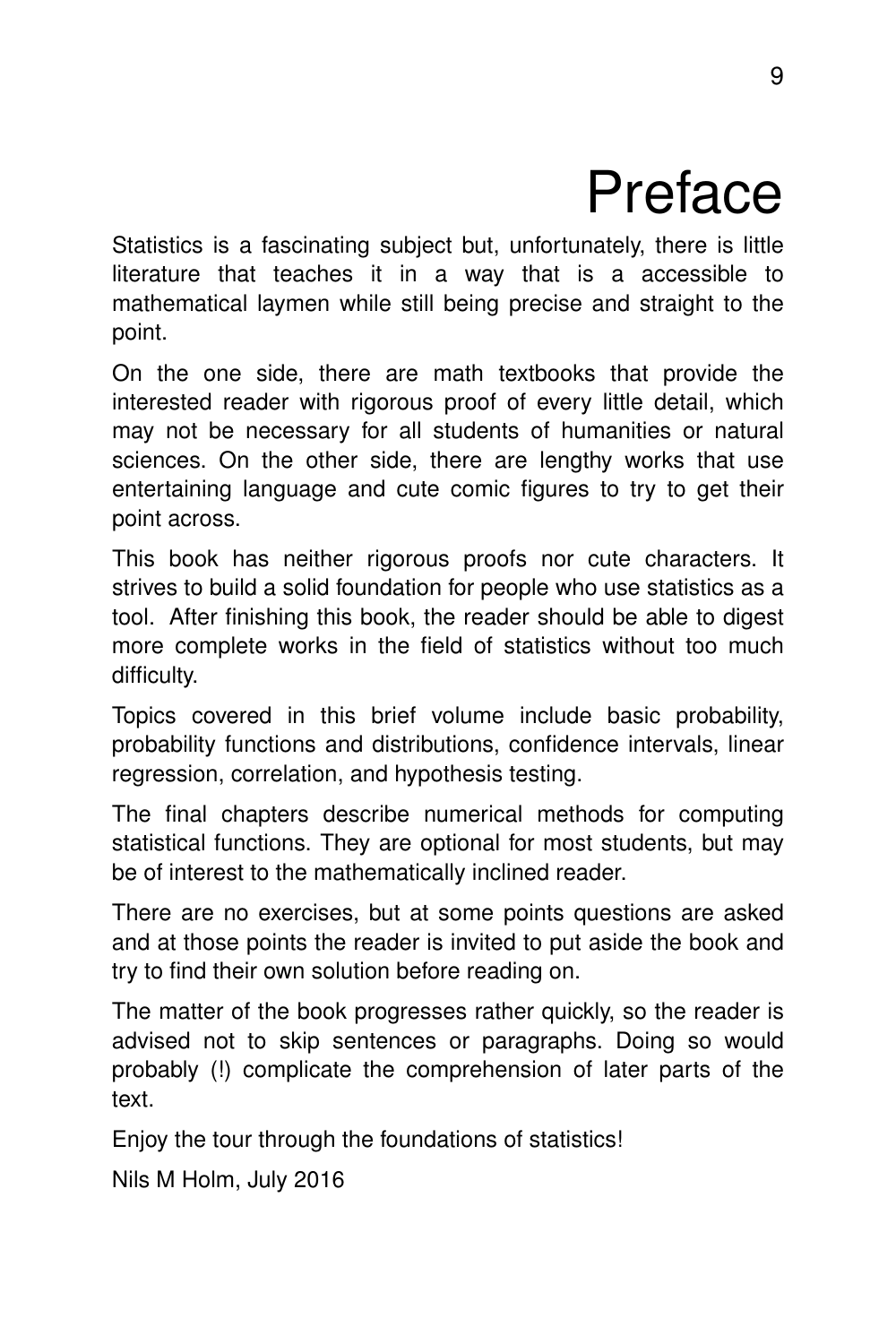# **Probability**

## **Basics**

Probability is an estimate predicting how often an event will occur given a fixed number of trials. For example, when a coin is tossed 10 times, "heads" will probably show up about 5 times. So the probability of "heads" is  $50\%$  or

 $p = 0.5$ 

In statistics, probabilities are expressed as a real number *p*∈**R** where  $0 \le p \le 1$ , i.e. *p* is in the interval [0, 1]. *Impossibility* (an event will never occur) is denoted by  $p = 0$  and *certainty* (an event will always occur) is represented by  $p = 1$ .

Note that getting  $7$  "heads" and  $3$  "tails" when tossing a coin  $10$ times does not violate the prediction of getting ''heads'' half of the time! The probability of  $p = 0.5$  for getting "heads" is only the most probable outcome of tossing a coin repeatedly.

As the number of trials (coin tosses) increases, the actual distribution of heads and tails will converge towards the expectation of  $p = 0.5$  for "heads".

When tossing two coins at the same time, there are four possible outcomes ( $H$  indicates "heads" and  $T$  indicates "tails"):

#### *HH HT TH TT*

Each outcome has the same probability of  $p = 0.25$ . This can be expressed using the probability function *P* as follows:

 $P(HH) = 0.25$  $P(HT) = 0.25$  $P(TH) = 0.25$  $P(TT) = 0.25$ 

Meaning: the probability of two times "heads" is  $p = 0.25$ , etc.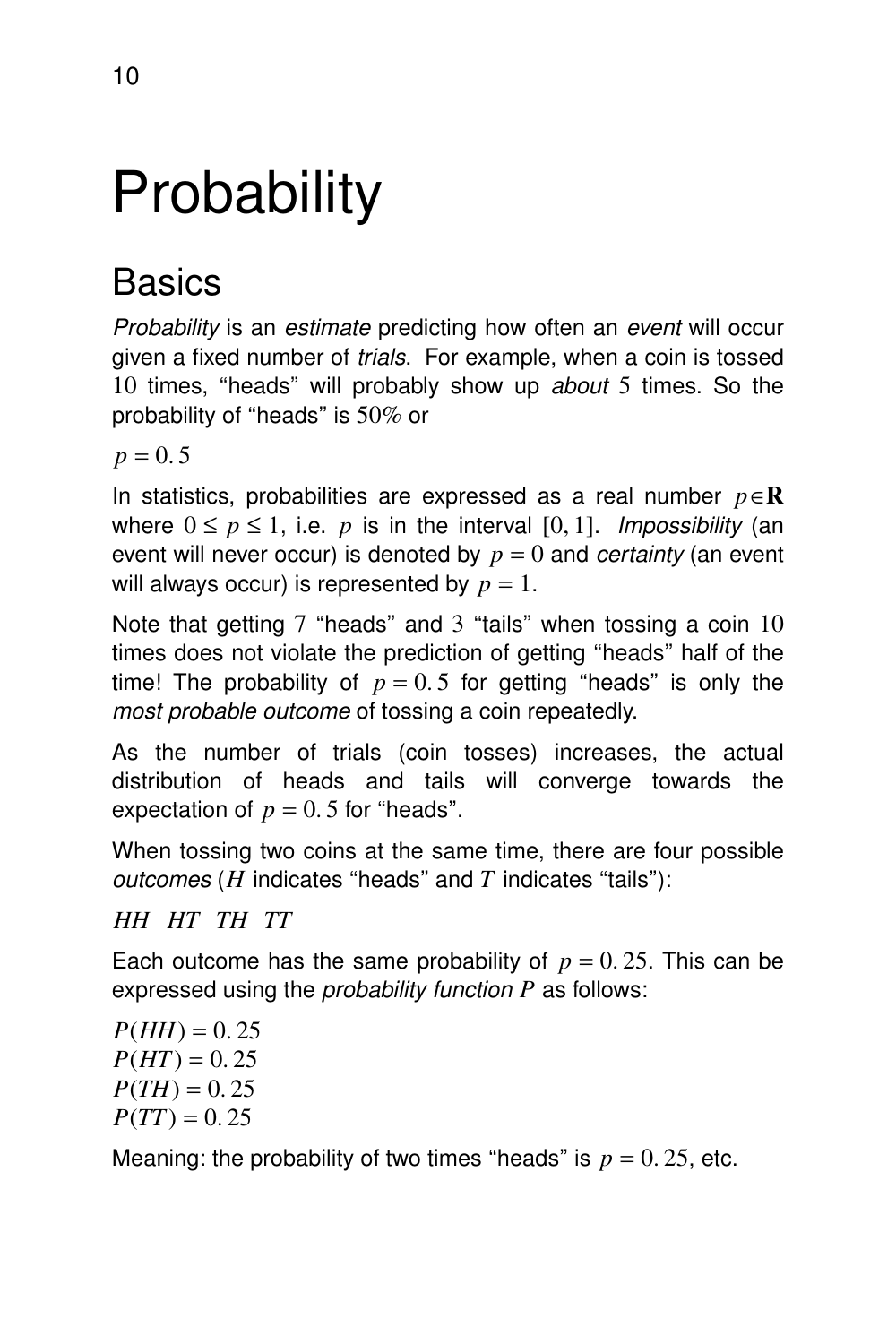The set of all possible outcomes is called the sample space *S*. In the above example, this would be

#### $S = \{HH, HT, TH, TT\}$

The probability of *S* is  $P(S) = 1$ , because one of the above events must occur in every trial (we are assuming an "ideal" coin that cannot get stuck on its edge or disappear in a storm drain).

So if  $S = A_1 \cup \cdots \cup A_n$ , then  $P(A_1) + \cdots + P(A_n) = P(S) = 1$ , where  $A \cup B$  denotes the *union*, or logical "or", of two events, i.e. either *A* or *B* or both *A* and *B* happens.

The notation  $A'$  (sometimes also  $\overline{A}$ ) is called the *complement* of *A*. It indicates that an event *A* does not occur. The probability  $P(A')$  is  $1 - P(A)$  for any *A*. For example, the probability of not getting two times heads when tossing two coins would be

$$
P(\overline{HH}) = 1 - P(HH) = 1 - 0.25 = 0.75
$$

and the probability of none of the events in the sample space happening would be  $P(S') = 1 - 1 = 0$ .

When drawing cards from a standard deck of 32 cards, the probability of drawing an "ace" would be  $P(A) = \frac{4}{3}$  $\frac{4}{32} = \frac{1}{8}$  $\frac{1}{8}$ , because there are 4 aces in the standard deck. The probability of drawing a red card from the deck would be  $P(B) = \frac{16}{22}$  $\frac{16}{32} = \frac{1}{2}$  $\frac{1}{2}$ , because there are 16 red and 16 black cards in the deck. The sample space in this case would be the entire deck.

The probability of drawing a "red ace" would be

$$
P(A \cap B) = P(A) \cdot P(B) = \frac{1}{8} \cdot \frac{1}{2} = \frac{1}{16} = 0.0625
$$

Meaning: the probability of *A and B* happening at the same time (i.e. in the same trial) is  $0.0625$ .

The probability of the *intersection*, or logical "and",  $P(A \cap B)$  of two *independent* events  $A$  and  $B$  is calculated by multiplying their probabilities. More on this later (pg 14).

The probability of drawing an "ace" or a red card is:

$$
P(A \cup B) = P(A) + P(B) - P(A \cap B) = \frac{1}{8} + \frac{1}{2} - \frac{1}{16} = 0.5625
$$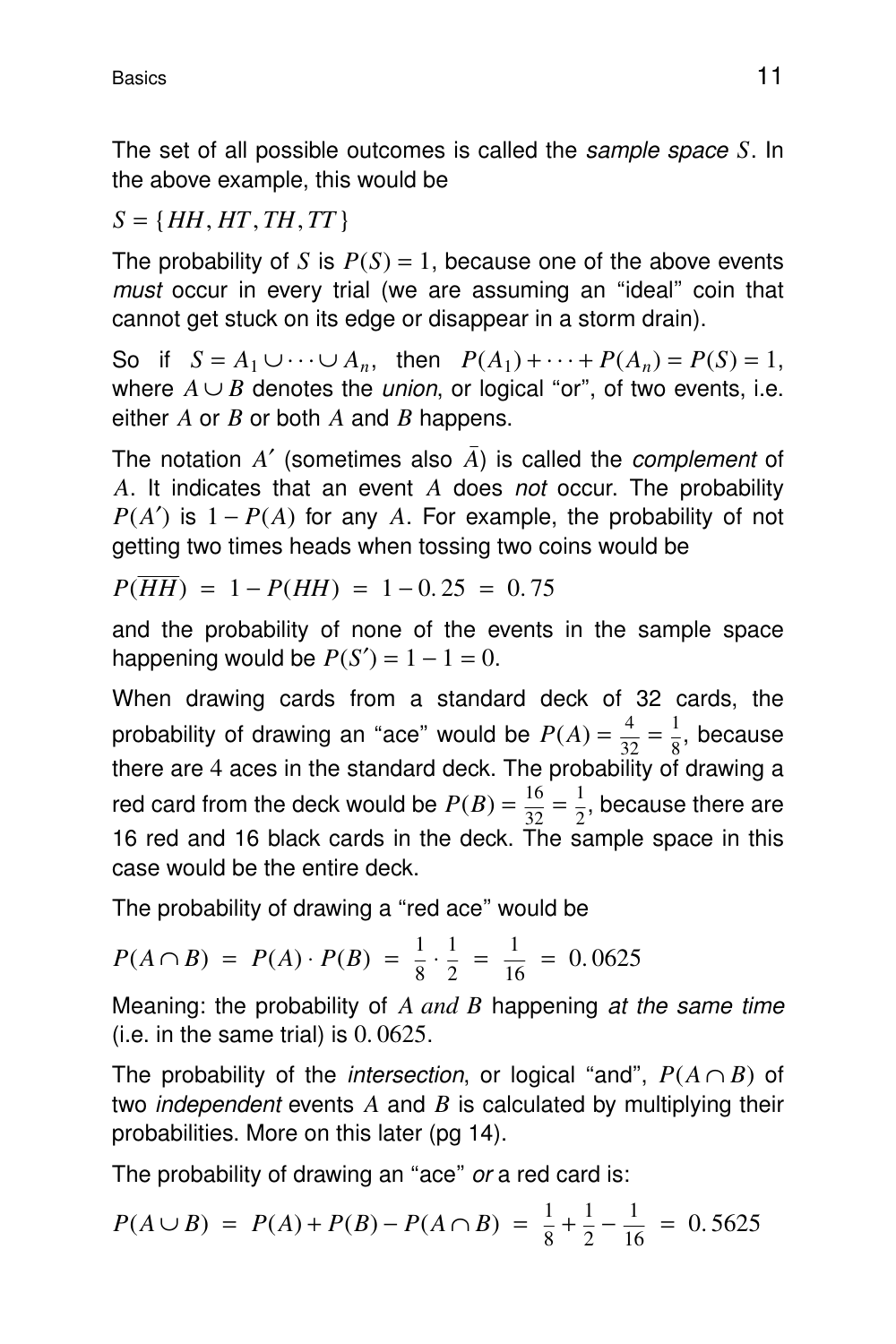Meaning: the probability of *either A or B or*  $A \cap B$  happening in the same trial is 0. 5625.

When calculating the probability of the *union*  $P(A \cup B)$  of two events *A* and *B*, the probability of the intersection  $P(A \cap B)$  has to be subtracted, because otherwise it would be duplicated (if it is non-zero).

Of course, if the intersection of *A* and *B* is empty, its probability does not have to be subtracted, so  $P(A \cup B) = P(A) + P(B)$ , iff *A* and *B* are mutually exclusive, i.e. iff the events *A* and *B* cannot occur in the same trial.

```
(Note: "iff" is a common abbreviation for the bidirectional "if", i.e. "if and only if".)
```
In the above example, *P*(*A*) (aces) includes two red cards and  $P(B)$  (red cards) includes two aces, giving an "overlap" of 4 cards. However, there are only 2 red aces in the deck, so half of the overlap has to be eliminated by subtracting  $P(A \cap B)$ .

This is probably best demonstrated using a Venn diagram (each ellipse denotes an event and the overlap of ellipses denotes the intersection of events):



Both the event *A* and *B* would contribute to the intersection *AB*, thereby duplicating it, so one of the sets (ellipses) has to lose its intersection part before adding it:



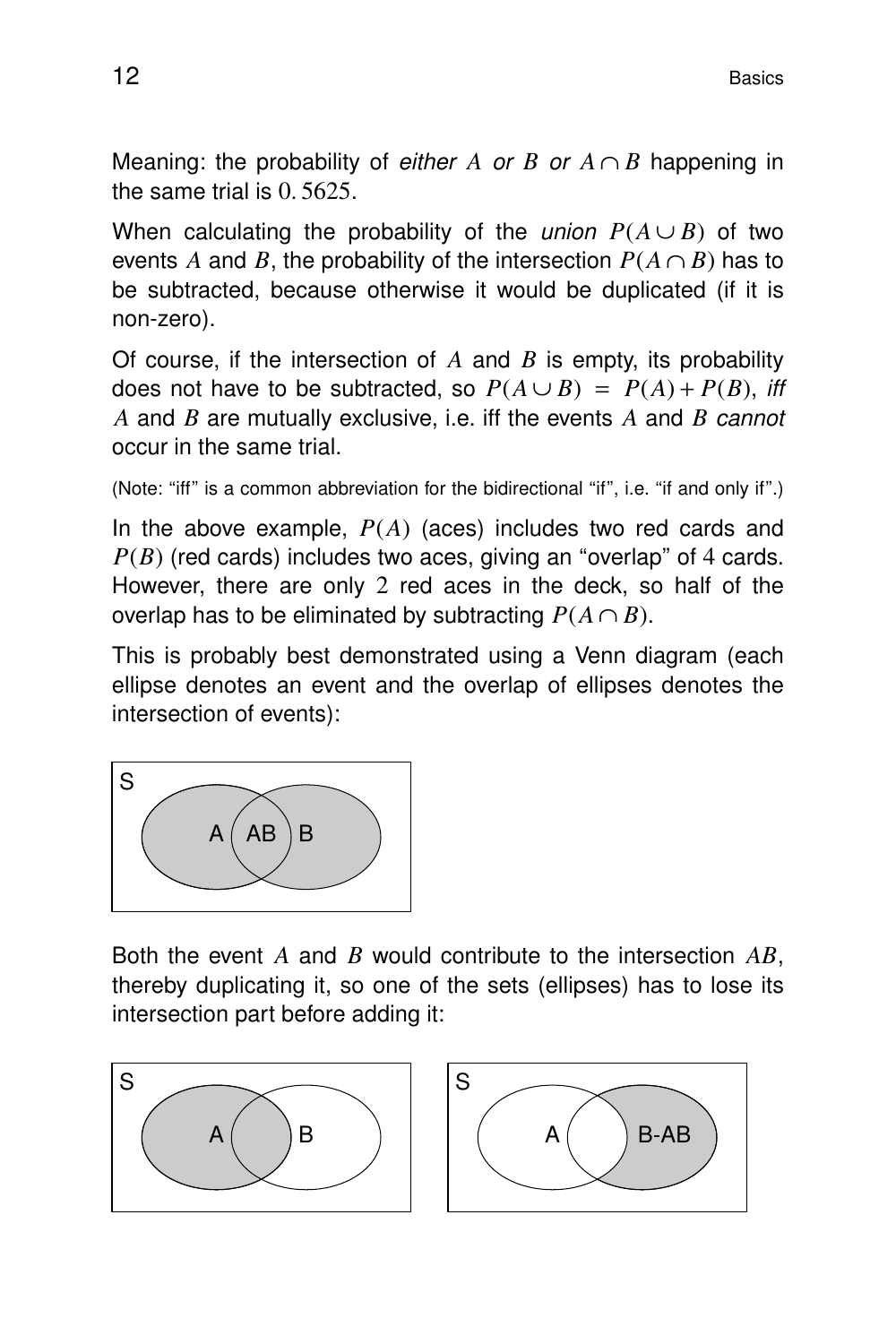## **Summary**

 $0 \leq p \leq 1$  for any probability p.

 $0 \leq P(A) \leq 1$  for any event A.

 $P(A') = 1 - P(A)$  for any event *A*.

 $P(S) = 1$  for any sample space *S*.

If 
$$
S = \bigcup_{i=1}^{n} A_i
$$
, then  $P(S) = \sum_{i=1}^{n} P(A_i) = 1$ .

 $P(A \cap B) = P(A) \cdot P(B)$ , iff *A* and *B* are independent.

 $P(A \cup B) = P(A) + P(B) - P(A \cap B).$ 

 $P(A \cup B) = P(A) + P(B)$ , iff *A* and *B* are mutually exclusive.

## Conditional Probability

Imagine it is flu season and

- the probability of a random person having a cold is  $p = 0.1$
- the probability of a person coughing while having a cold is  $p = 0.95$  (5% may not cough and still be sick)
- the probability of a person not coughing while not having a cold is  $p = 0.9$  (10% might cough for different reasons)

The following tree diagram can be constructed from this scenario:



The notation *P*(*B*|*A*) denotes the conditional probability of ''*B* given *A*'', i.e. the probability of *B* in the case where it is already known that *A* has happened. Using this notation, the diagram can be populated with probabilities: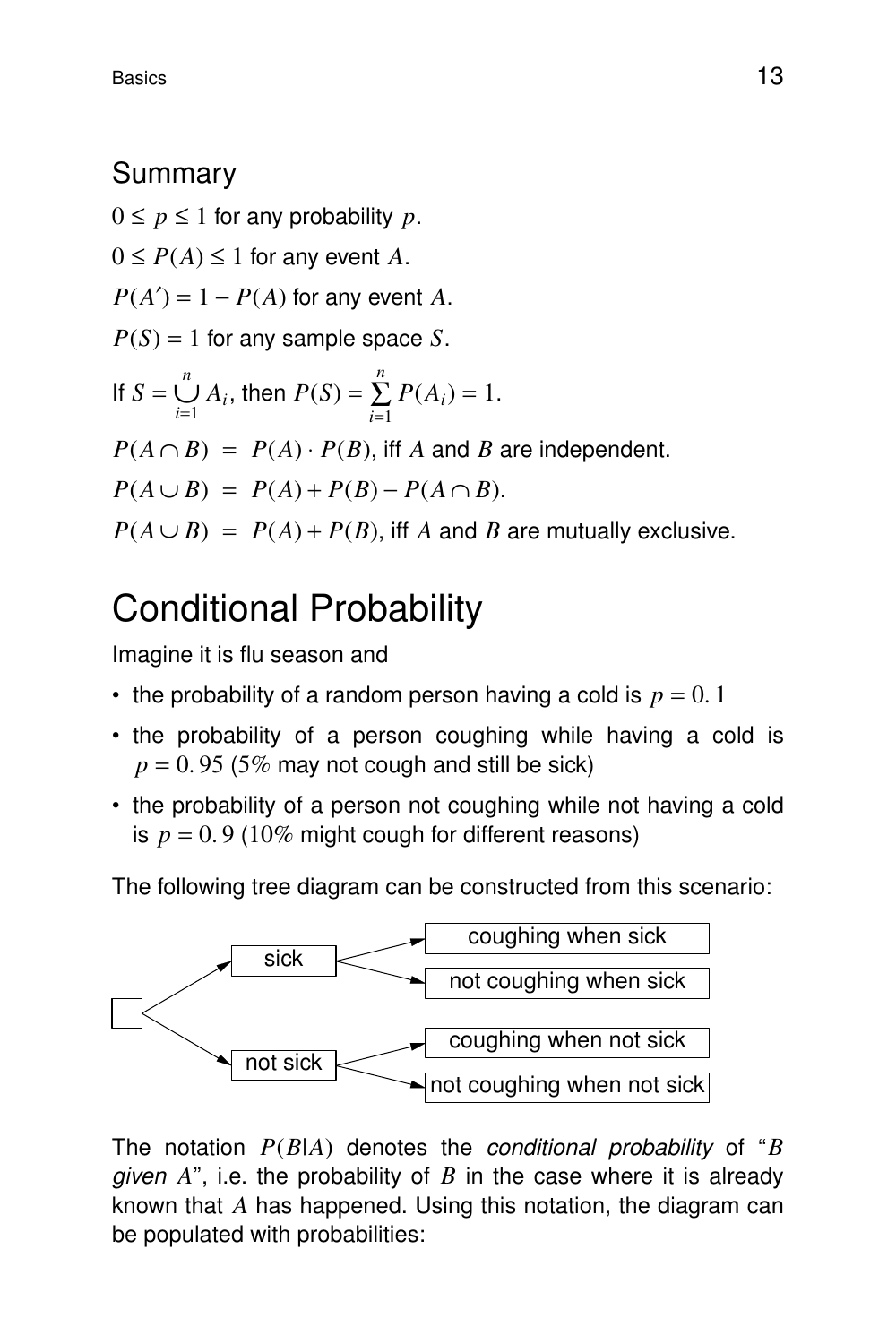

For example, *P*(*A*) denotes the probability of a person being sick,  $P(B|A)$  denotes the probability of a person coughing *given* they are sick, and  $P(AB) = P(A \cap B) = P(A) \cdot P(B|A)$  is the probability of a person coughing and being sick  $(0. 1 \cdot 0.95 = 0.095)$ .

Note that the probability  $P(A \cap B)$  is given as  $P(A) \cdot P(B|A)$  here, while it was given as  $P(A) \cdot P(B)$  earlier in this text (pg 11). In the example given here, *A* and *B* are dependent, because  $P(B) \neq P(B|A)$ .

In fact, two events *A* and *B* are independent if, and only if,  $P(B) = P(B|A)$ . That is,  $P(B)$  is the same, no matter whether *A* has is given or not.

The probability *P*(*B*) of a person coughing, although not explicitly stated in the data, can be inferred from the diagram. It is the combined probability of a person coughing, no matter if they have a cold or not:

$$
P(B) = P(B \cap A) + P(B \cap A')
$$
  
=  $P(A) \cdot P(B|A) + P(A') \cdot P(B|A')$   
= 0.1 \cdot 0.95 + 0.9 \cdot 0.1  
= 0.185

Note that  $P(B \cap A)$  and  $P(B \cap A')$  are mutually exclusive, because *A* and *A*′ cannot happen in the same trial. (E.g. a person cannot be sick and not sick at the same time.)

#### Reverse Conditional Probability

A more interesting question in the flu season might be: ''Given that someone is coughing, what is the probability that they have a cold?" I.e.: what is  $P(A|B)$ ?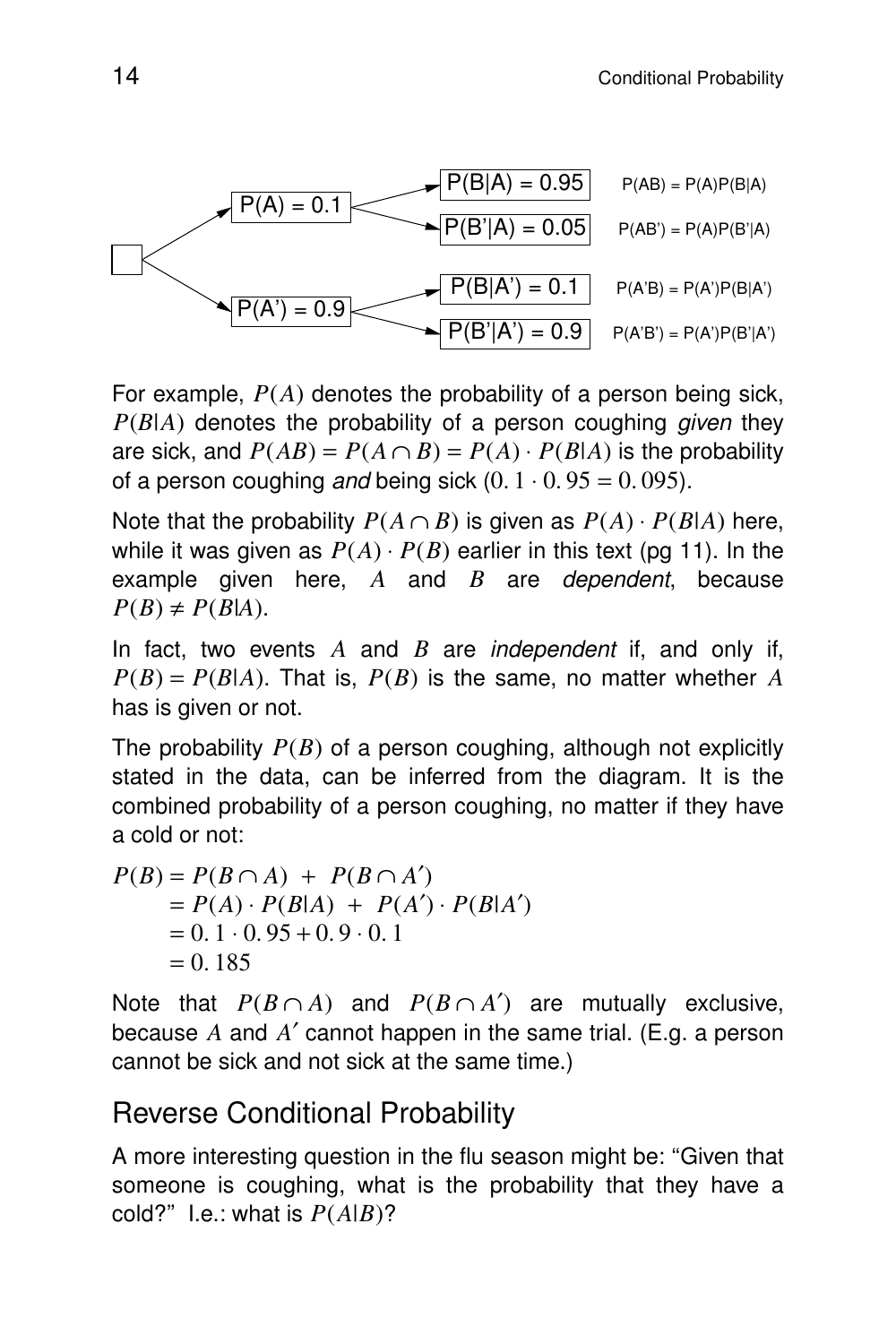The probability of a person coughing because they have a cold equals the *proportion* of people who cough while having a cold and those who cough at all (for whatever reason):

$$
P(A|B) = \frac{\text{coughing and sick}}{\text{coughing}} = \frac{P(A \cap B)}{P(B)}
$$

Inserting the formulae for  $P(A \cap B)$  and  $P(B)$  from above gives:

$$
\frac{P(A) \cdot P(B|A)}{P(A) \cdot P(B|A) + P(A') \cdot P(B|A')}
$$

All probabilities that appear in this formula can be extracted from the tree diagram. The above formula is widely known as Bayes' Theorem or Bayes' Rule.

Substituting values for probability functions finally gives:

$$
\frac{P(A) \cdot P(B|A)}{P(A) \cdot P(B|A) + P(A') \cdot P(B|A')} = \frac{0.1 \cdot 0.95}{0.1 \cdot 0.95 + 0.9 \cdot 0.1} = \frac{19}{37}
$$

The probability of someone coughing because they have a cold in said flu season is just  $p = 0.514$  – so results from the above test would only be slightly more significant than tossing a coin.

The basic idea behind reverse conditional probability is as follows:



We may observe an effect, and that effect may or may not have a specific cause. Given the probability of "effect given cause" (*P*(*B*|*A*)) and the probability of ''no effect given no cause''  $(P(B'|A'))$  as well as the probability of the cause in general  $(P(A))$ , what is the probability of "cause given effect"? I.e. what is the probability that the observation of the effect was triggered by the specific cause? This question is answered by Bayes' Theorem.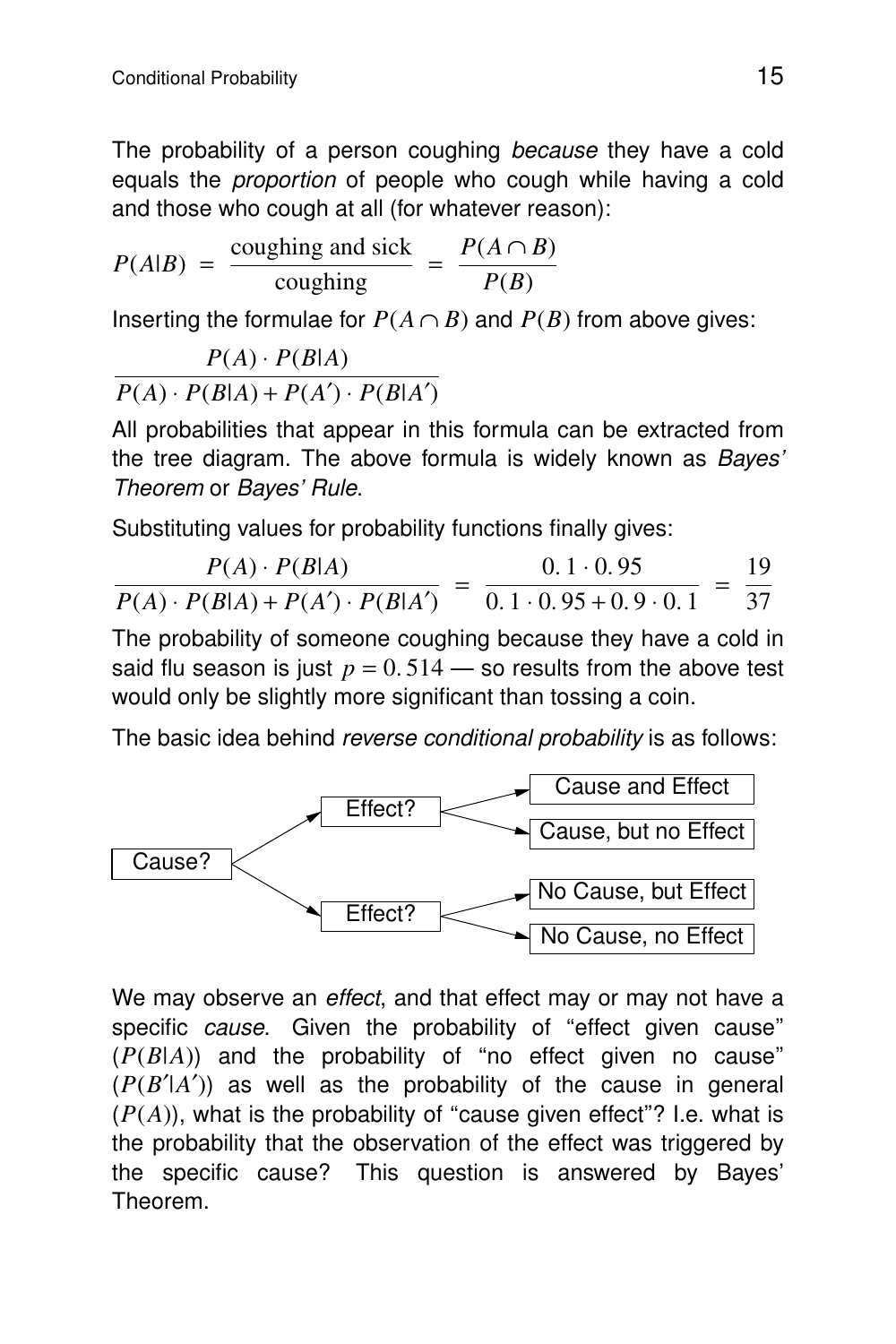When using reverse conditional probability (RCP) to evaluate test results,  $P(B|A)$  is called the *sensitivity* of the test and  $P(B'|A')$  is called its *specificity*. A test is *sensitive*, if it catches a lot of positives (i.e. has few false negatives). It is specific, if it catches few negatives (i.e. has few false positives).

A *false positive* occurs when a test wrongly delivers a positive result. Analogously, a *false negative* is a wrong negative result.

The above "cold test" has a sensitivity of  $p = 0.95$  and a specificity of  $p = 0.9$ . This sounds good, but the reliability of the test is low, because a positive only indicates a  $p = 0.514$  chance for the specific cause.

RCP depends a lot on the *prior probability* (or just "prior"), i.e. the probability of the cause in general,  $P(A)$ . When  $P(A) = 1$ , then

*P*(*A*) ⋅ *P*(*B*|*A*)  $P(A) \cdot P(B|A) = \frac{1 \cdot P(B|A)}{P(A) \cdot P(B|A) + P(A') \cdot P(B|A')} = \frac{1 \cdot P(B|A)}{1 \cdot P(B|A) + 0 \cdot P(B|A)}$  $\frac{1 \cdot P(B|A)}{1 \cdot P(B|A) + 0 \cdot P(B|A')} = \frac{P(B|A)}{P(B|A)}$ *P*(*B*|*A*)

So the test result is always  $p = 1$ . Similarly, when the prior is  $P(A) = 0$ , the test will always be negative.

Above cold test would not be as bad, if the prevalence (the medical term for the prior) was higher, i.e. if more people had a cold in the first place. Given  $P(A) = 0.5$ :

*P*(*A*) ⋅ *P*(*B*|*A*)  $P(A) \cdot P(B|A) + P(A') \cdot P(B|A')$ =  $0.5 \cdot 0.95$  $0.5 \cdot 0.95 + 0.5 \cdot 0.1$ = 19 21

So given a prevalence of  $50\%$ , a coughing person would indicate a cold in about 90% of the observed cases.

The smaller the prior is, the greater the sensitivity and the specificity of a test have to be in order for the test result to be significant.

## **Summary**

 $P(A \cap B) = P(A) \cdot P(B|A)$  if *A* and *B* are dependent.

 $P(B) = P(B|A)$  iff *A* and *B* are independent.

 $P(B) = P(A) \cdot P(B|A) + P(A') \cdot P(B|A')$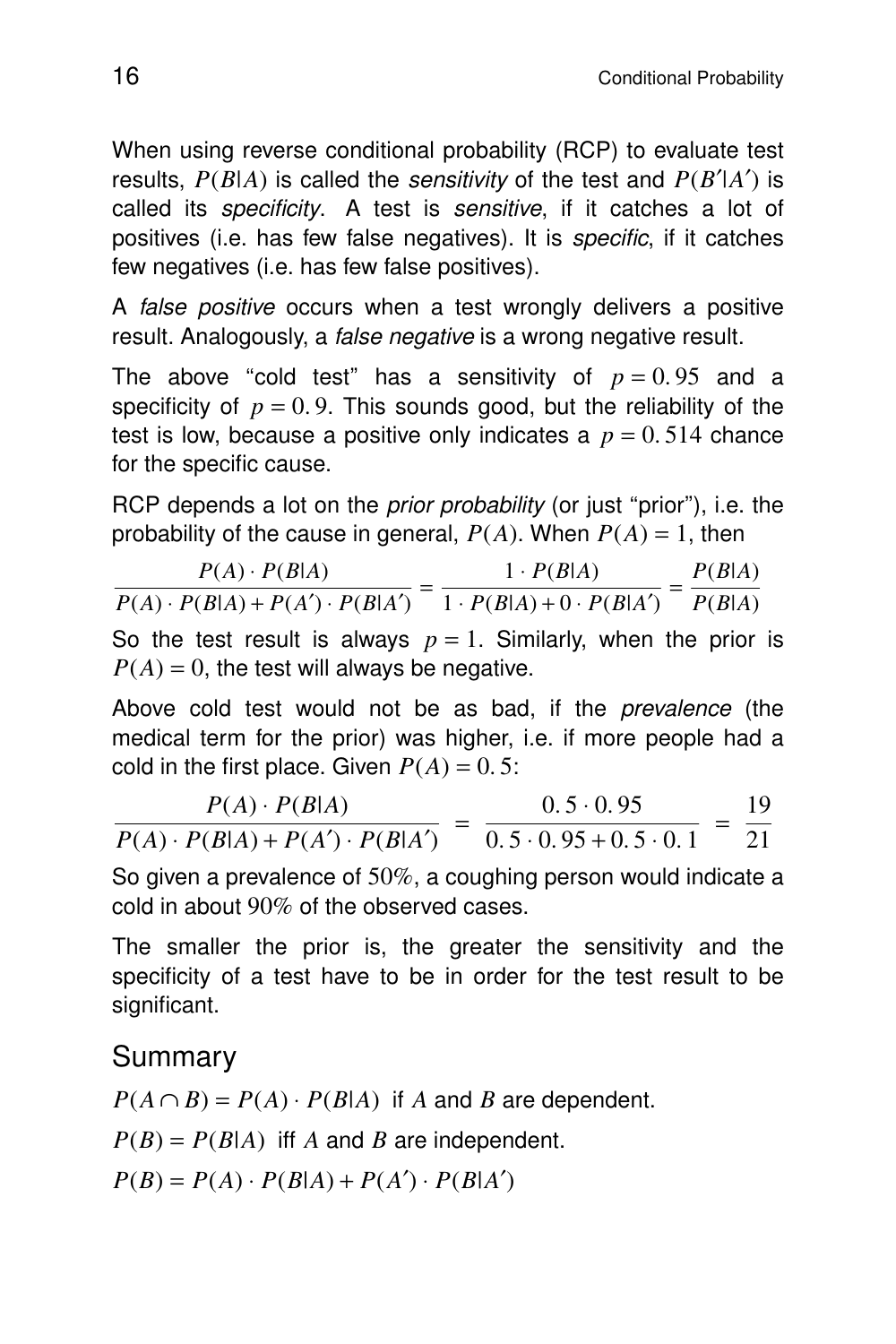# Probability Distributions

## **Uniform Distribution**

| $X \sim U(a, b)$      |                                                           |  |
|-----------------------|-----------------------------------------------------------|--|
|                       | if $x < a$<br>$\overline{0}$                              |  |
| <b>PMF</b>            | $\mathbf 1$<br>if $a \leq x \leq b$<br>$\overline{b-a+1}$ |  |
|                       | 0<br>if $x > b$                                           |  |
|                       | if $x < a$<br>$\overline{0}$                              |  |
| <b>CDF</b>            | $\frac{x-a+1}{b-a+1}$ if $a \le x \le b$                  |  |
|                       | 1<br>if $x > b$                                           |  |
| Parameters            | $a, b \in \mathbb{Z}, a \leq b$ : range                   |  |
| $\mu$                 | $a + b$                                                   |  |
| $\sigma^2$            | $(b-a+1)^2-1$<br>12                                       |  |
| Skewness $(\gamma_1)$ | $\theta$                                                  |  |

## Question answered

PMF: what is the probability of an event *x* happening, given a constant probability?

CDF: what is the probability of any event in the range from *a* to *x* happening?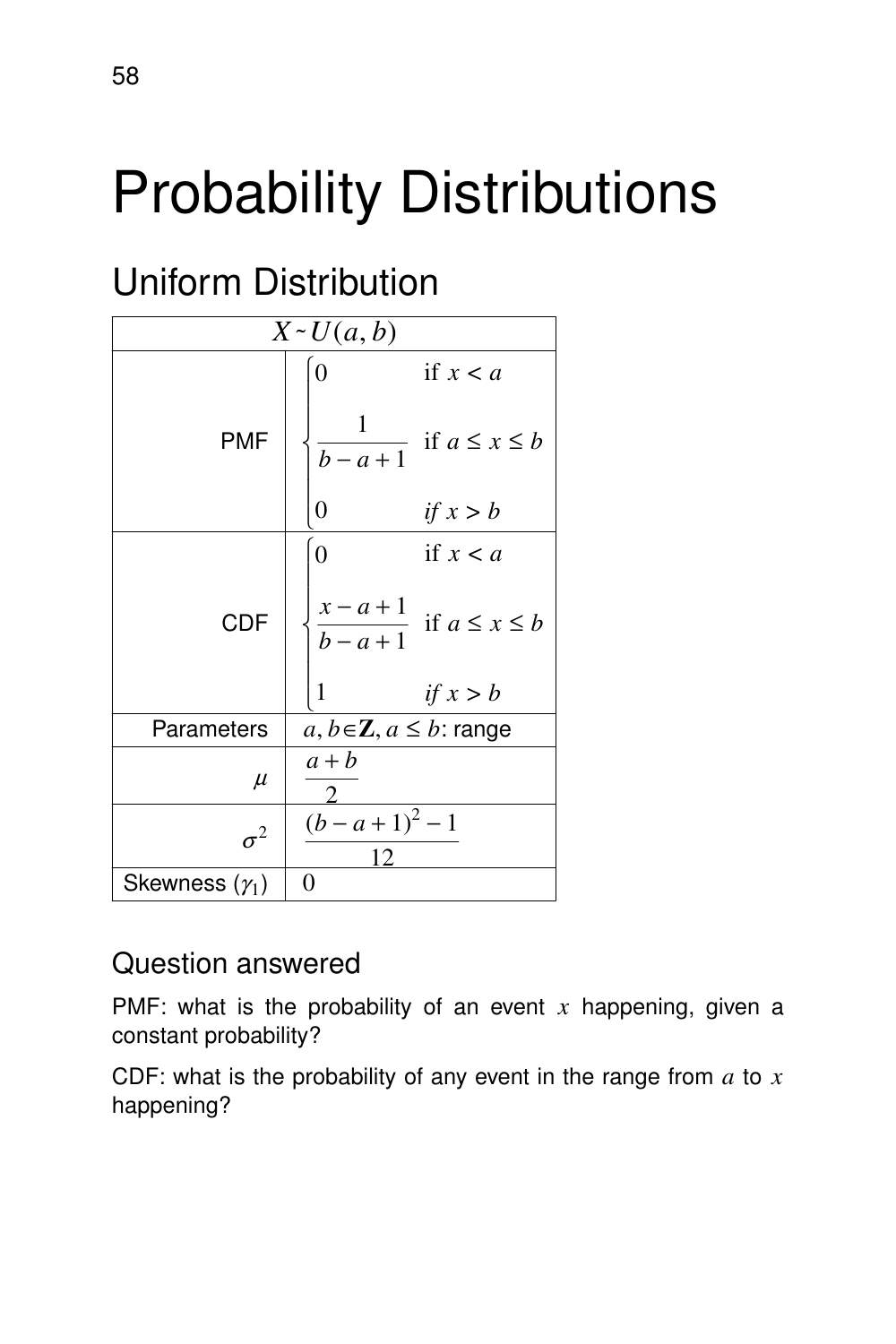

#### Examples

The probability of getting a specific face when rolling a six-sided die follows the uniform distribution  $X \sim U(1, 6)$ , so the probability of getting a "3" is

$$
P(X = 3) = \frac{1}{b - a + 1} = \frac{1}{6 - 1 + 1} = \frac{1}{6}
$$

The probability of getting a "1", "2", or "3" is:

$$
P(X \le 3) = \frac{x - a + 1}{b - a + 1} = \frac{3 - 1 + 1}{6 - 1 + 1} = \frac{1}{2}
$$

The probability of getting at least a "3" is:

$$
P(X \ge 3) = 1 - P(X \le 2) = 1 - \frac{x - a + 1}{b - a + 1} = 1 - \frac{2 - 1 + 1}{6 - 1 + 1} = \frac{2}{3}
$$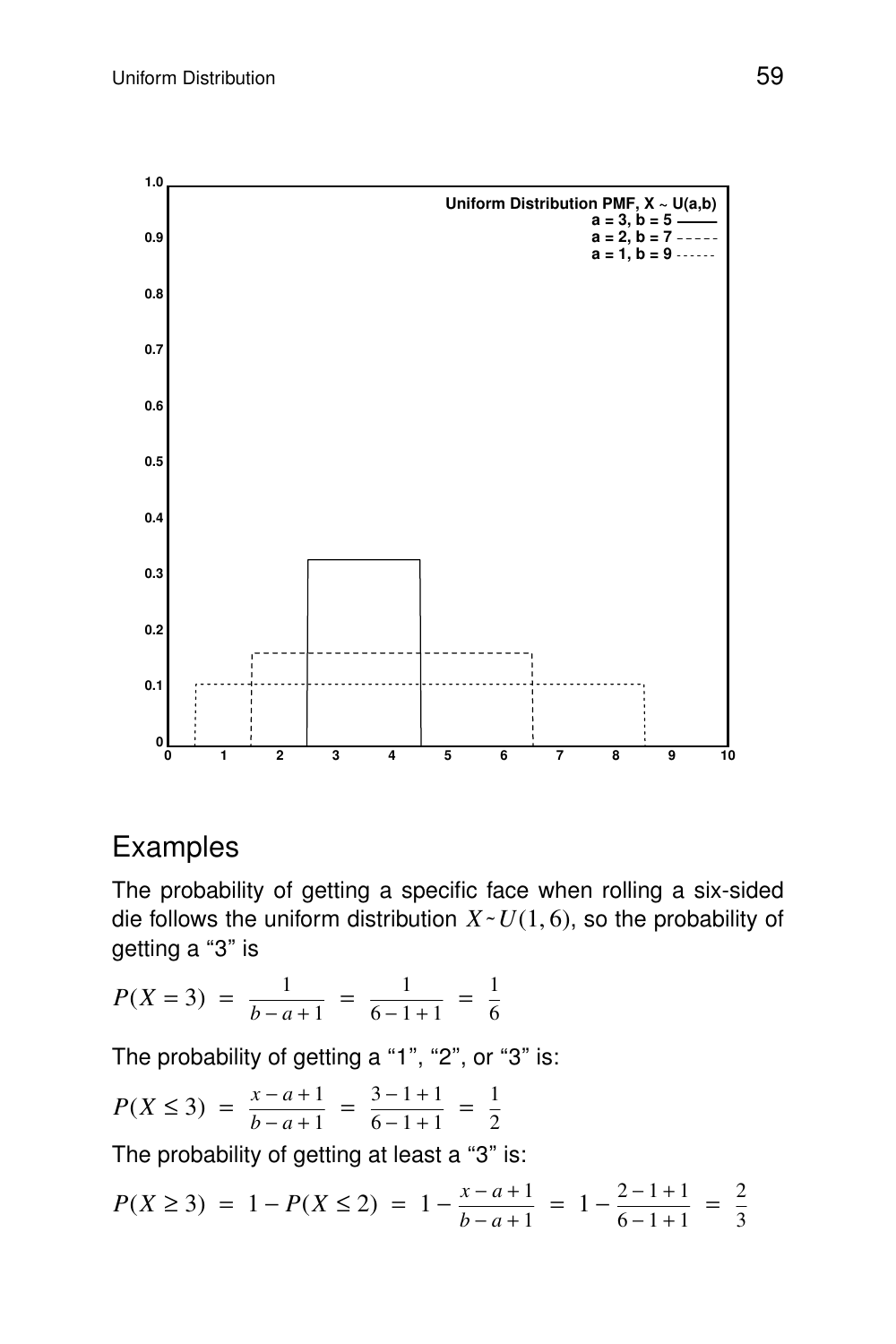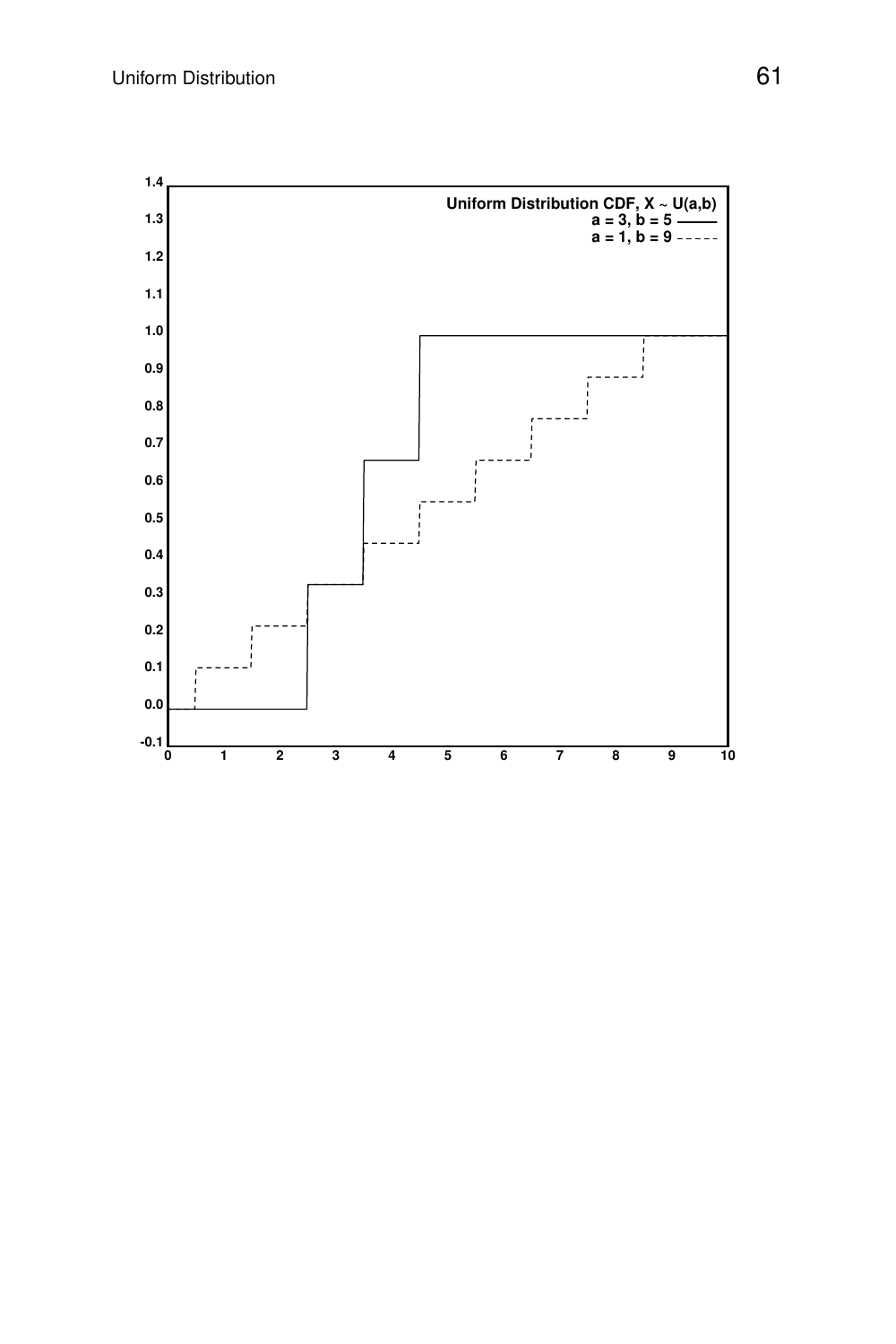## Geometric Distribution

| $X \sim \text{Geo}(p)$ |                                         |
|------------------------|-----------------------------------------|
| <b>PMF</b>             | $q^{x-1} \cdot p$                       |
| <b>CDF</b>             | $1-q^x$                                 |
|                        | $p \in [0, 1]$ : probability of success |
| Parameters             | $q: 1-p$                                |
|                        | $x \in N_0$ : number of trials          |
| $\mu$                  |                                         |
|                        |                                         |
| $\sigma^2$             | $n^2$                                   |
| Skewness $(\gamma_1)$  | - p                                     |

## Questions answered

PMF: given *x* independent trials, all with equal probability of success p, what is the probability of exactly one success after  $x - 1$  failures?

CDF: given *x* independent trials, what is the probability of at least one success?

## Examples

The probability of getting the first "six" in the  $n^{th}$  subsequent roll of a six-sided die follows the geometric distribution  $X \text{~} Geo(\frac{1}{6})$  $\frac{1}{6}$ ). The probability of getting a six ( $p=\frac{1}{6}$  $\frac{1}{6}$ ) in the  $x = 3^{rd}$  toss of a die is:

$$
P(X = 3) = q^{x-1} \cdot p = \left(1 - \frac{1}{6}\right)^2 \cdot \frac{1}{6} = \left(\frac{5}{6}\right)^2 \cdot \frac{1}{6}
$$

$$
= \frac{25}{36} \cdot \frac{1}{6} = \frac{25}{216} \approx 0.116
$$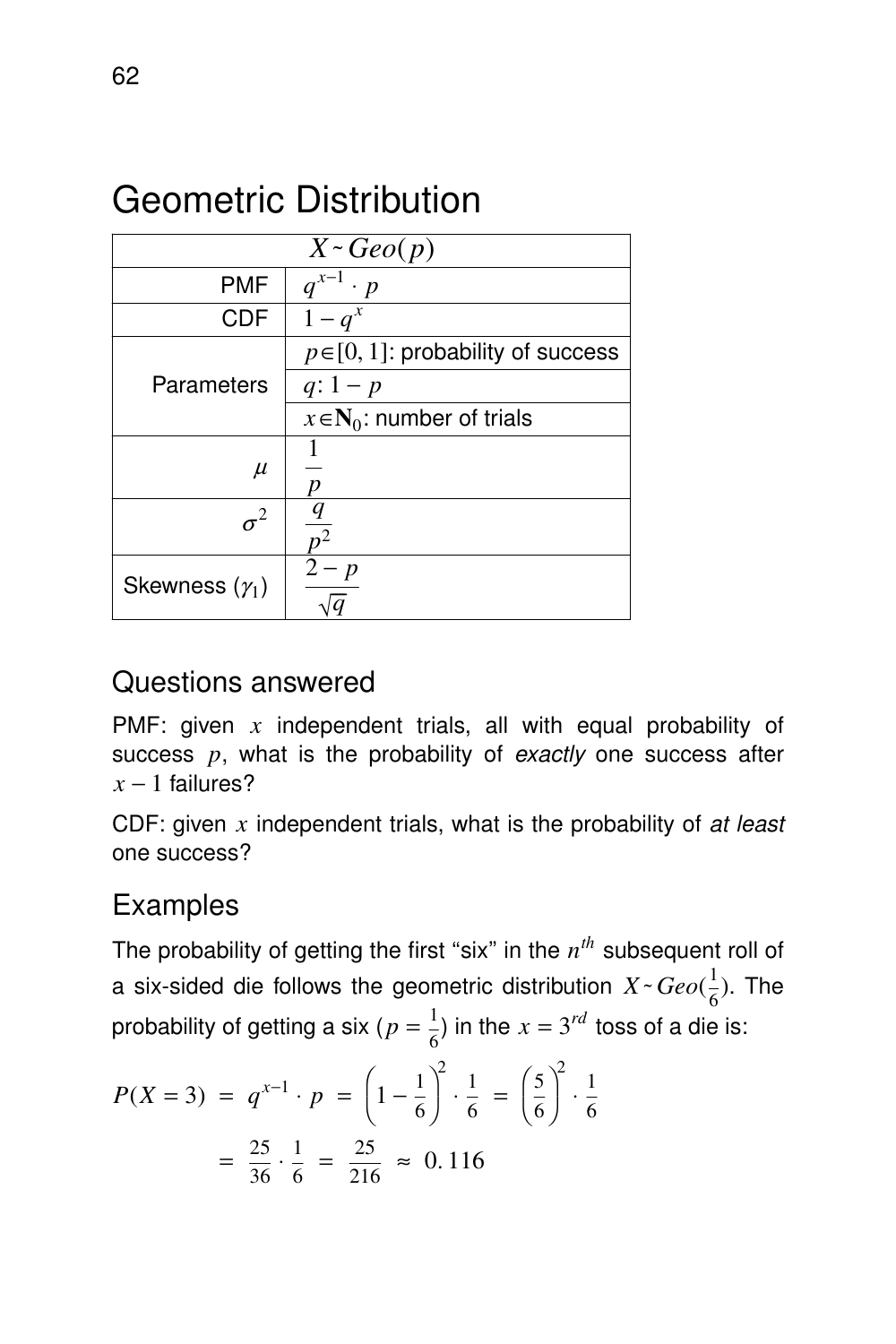

The probability of getting at least one six in three tosses is:

$$
P(X \le 3) = 1 - q^x = 1 - \left(1 - \frac{1}{6}\right)^3 = 1 - \left(\frac{5}{6}\right)^3
$$

$$
= 1 - \frac{125}{216} = \frac{91}{216} \approx 0.421
$$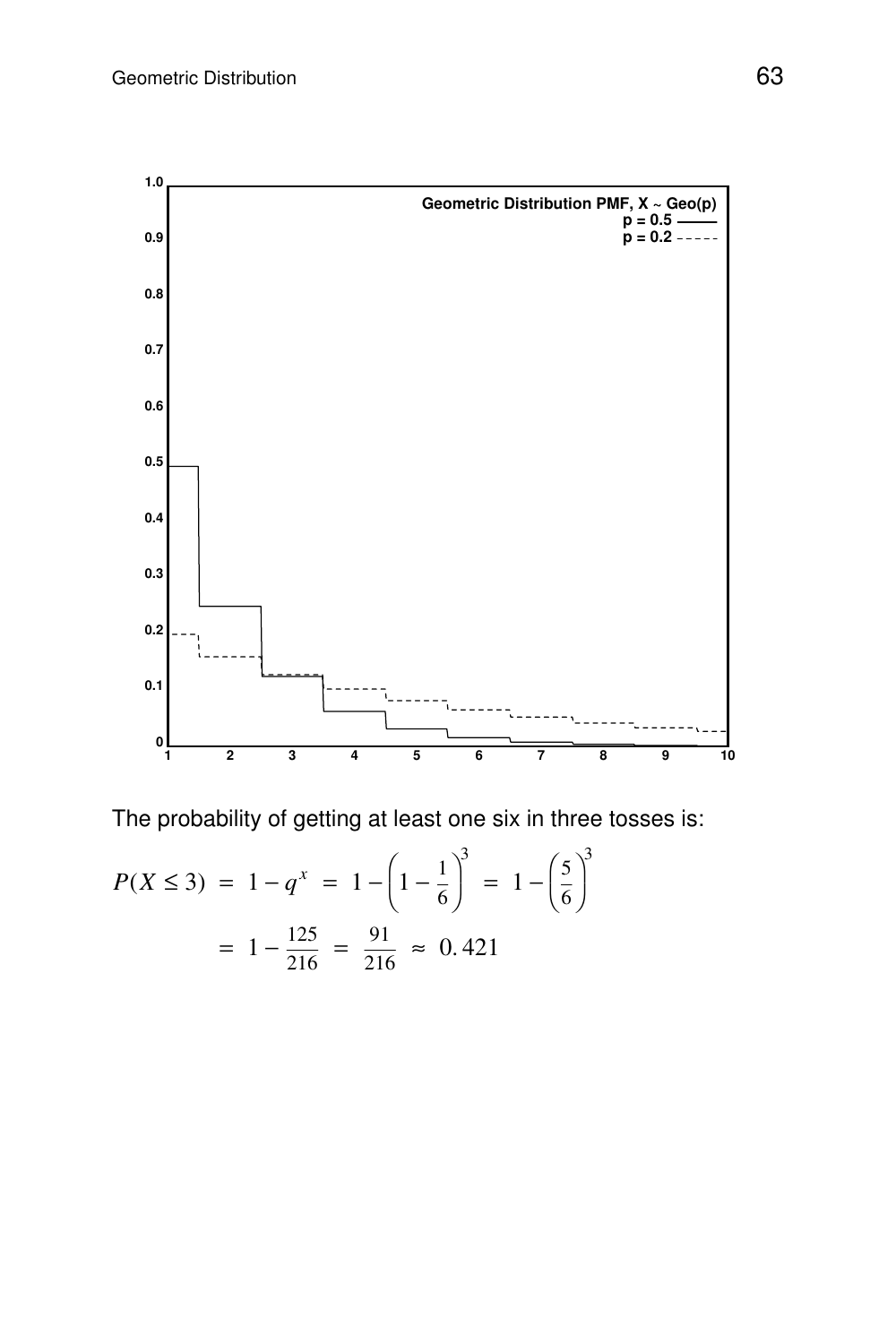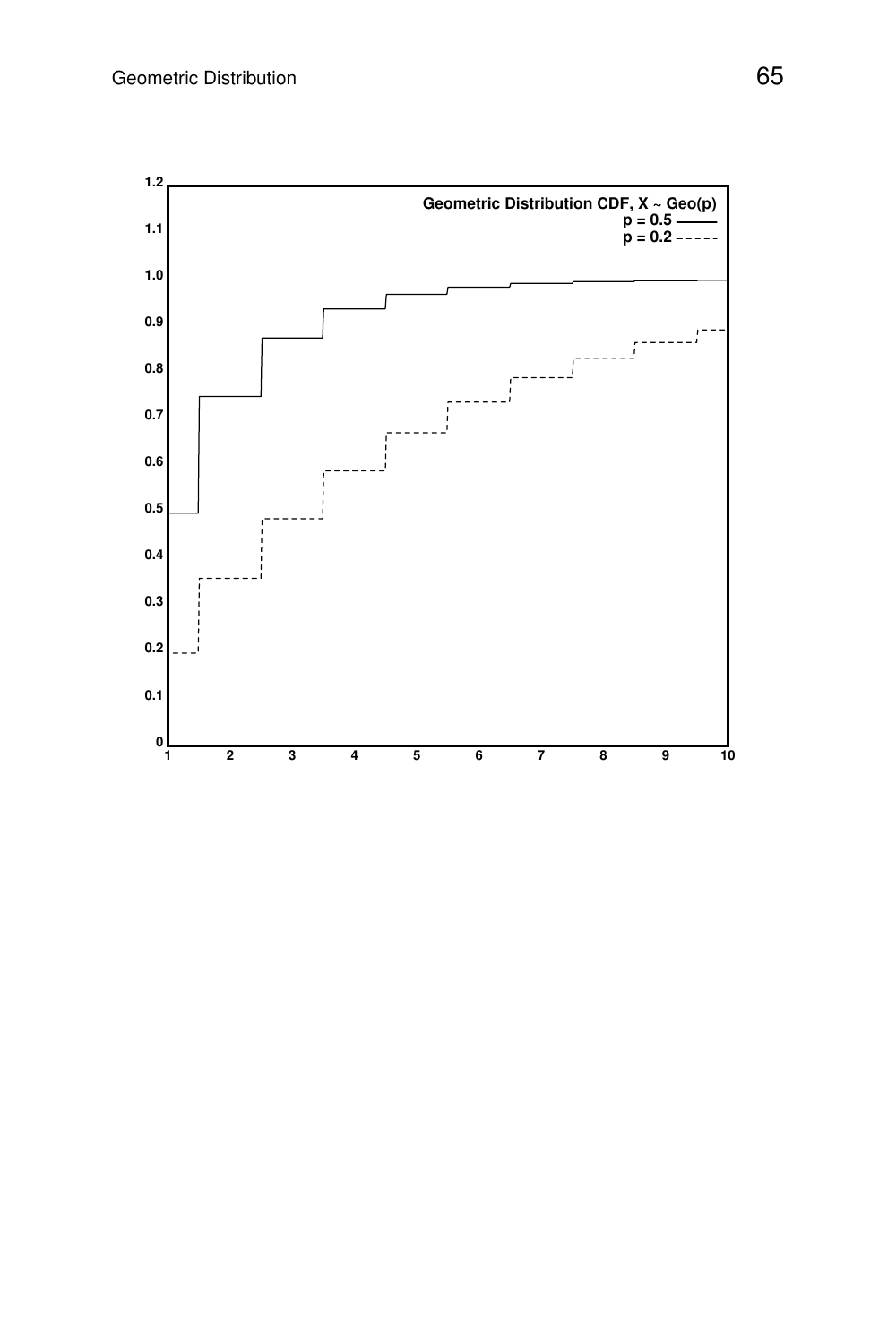## Binomial Distribution

| $X \sim B(n, p)$      |                                                            |  |
|-----------------------|------------------------------------------------------------|--|
| <b>PMF</b>            | $\left(\frac{x}{x}\right)$ $\cdot$ $p^x$ $\cdot$ $q^{n-x}$ |  |
| CDF                   | $\sum_{i=0}^x \binom{n}{i} \cdot p^i \cdot q^{n-i}$        |  |
|                       | $I_a(n - x, 1 + x)$                                        |  |
| Parameters            | $n \in N_0$ : number of trials                             |  |
|                       | $p \in [0, 1]$ : probability of success                    |  |
|                       | $q: 1-p$ (probability of failure)                          |  |
|                       | $x \in N_0$ , $x \leq n$ : number of successes             |  |
| $\mu$                 | np                                                         |  |
| $\sigma^2$            | npq                                                        |  |
| Skewness $(\gamma_1)$ | $q-p$<br>$\sqrt{npq}$                                      |  |
| Approximations        | $N(np, npq)$ for $np > 5$ , $nq > 5$                       |  |
|                       | <i>Poi(np)</i> for $n \ge 50$ , $p < 0.1$                  |  |

#### Questions answered

PMF: what is the probability of exactly *x* successes in *n* independent trials with a success probability of *p*?

CDF: what is the probability of up to *x* successes in *n* independent trials?

## Examples

The probability for *x* out of 5 children being girls (or boys) follows the binomial distribution  $X \sim B(5, 0.5)$  given equal chances for a child being a girl or boy  $(p = 0.5)$ .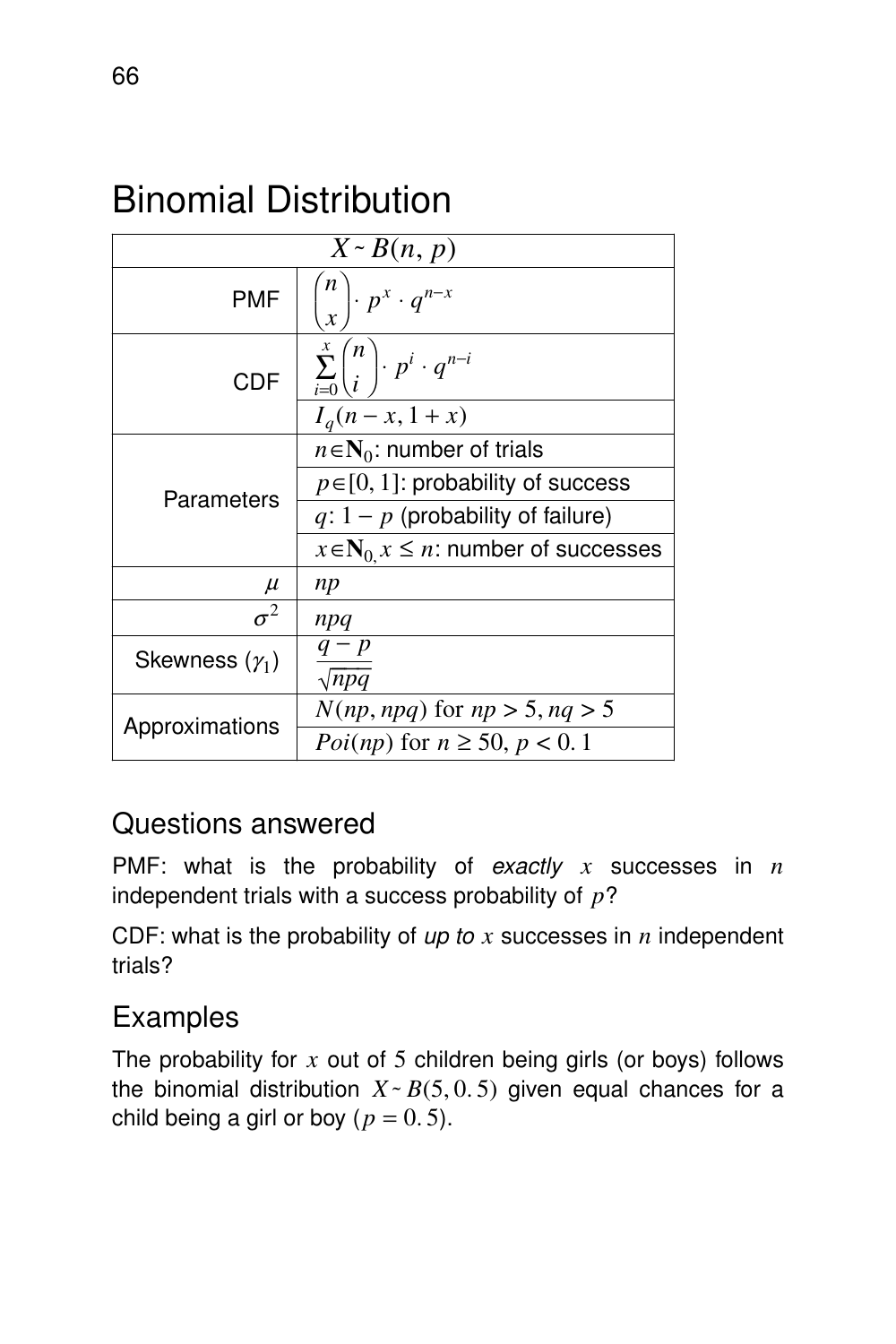

Given this distribution, the probability for a couple having exactly  $x = 3$  girls is:

$$
P(X = 3) = {n \choose x} \cdot p^{x} \cdot q^{n-x} = {5 \choose 3} \cdot 0.5^{3} \cdot (1 - 0.5)^{5-3}
$$
  
=  ${5 \choose 3} \cdot 0.5^{3} \cdot 0.5^{2} = 10 \cdot 0.125 \cdot 0.25 = 0.3125$ 

All other factors being equal, the probability of  $up$  to three of the children being girls is:

$$
P(X \le 3) = \sum_{i=0}^{x} {n \choose i} \cdot p^i \cdot q^{n-i} = \sum_{i=0}^{3} {5 \choose i} \cdot 0.5^i \cdot 0.5^{n-i}
$$
  
=  ${5 \choose 0} \cdot 0.5^0 \cdot 0.5^5 + {5 \choose 1} \cdot 0.5^1 \cdot 0.5^4 + {5 \choose 2} \cdot 0.5^2 \cdot 0.5^3 + {5 \choose 3} \cdot 0.5^3 \cdot 0.5^2$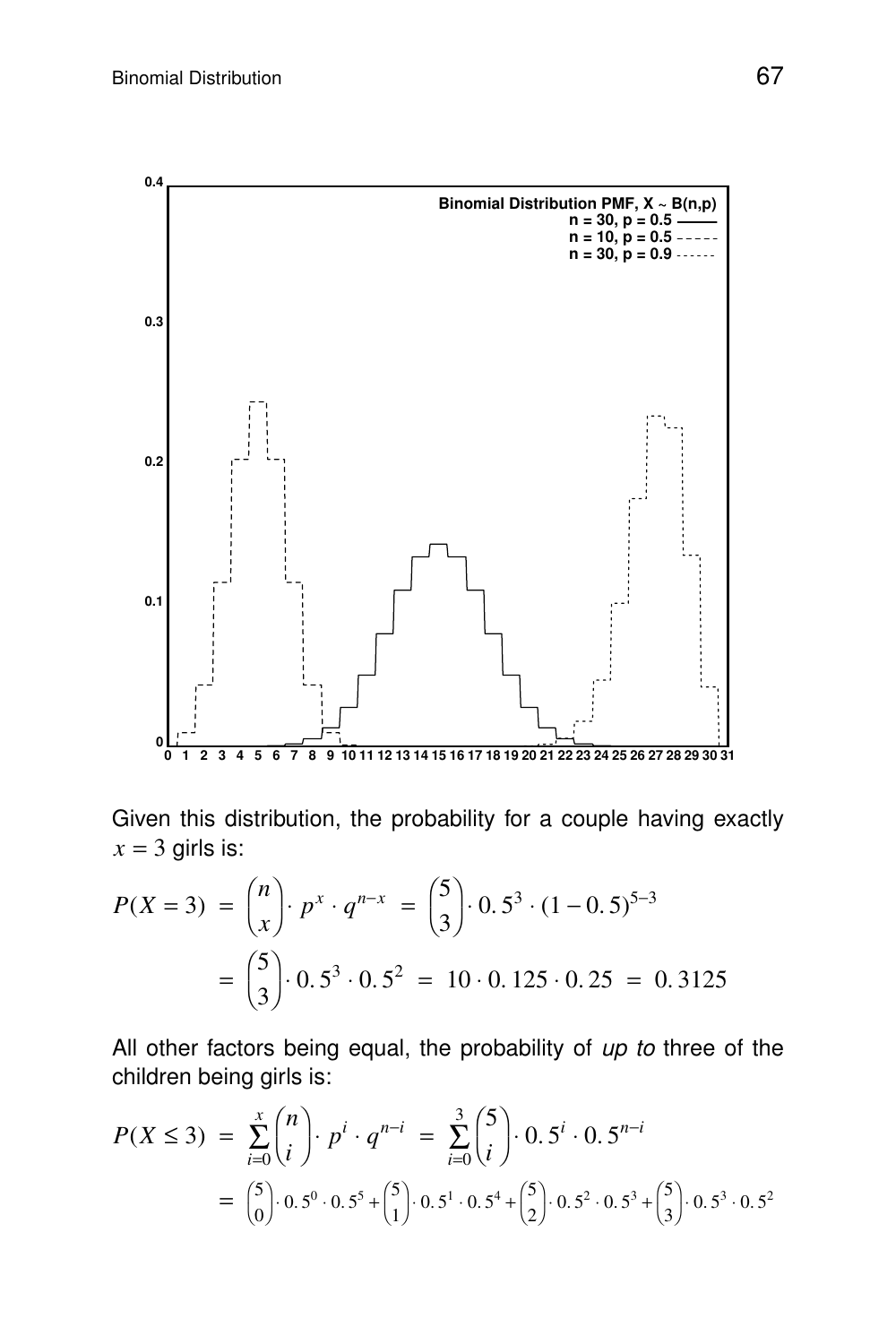$= 0.03125 + 0.15625 + 0.3125 + 0.3125 = 0.8125$ 

A more effective way to compute the above would be:

 $P(X \le 3) = I_q(n-x, 1+x) = I_{0.5}(2, 4) = 0.8125$ 

where *I<sup>q</sup>* (*a*, *b*) denotes the regularized incomplete Β (beta) function (see page 108).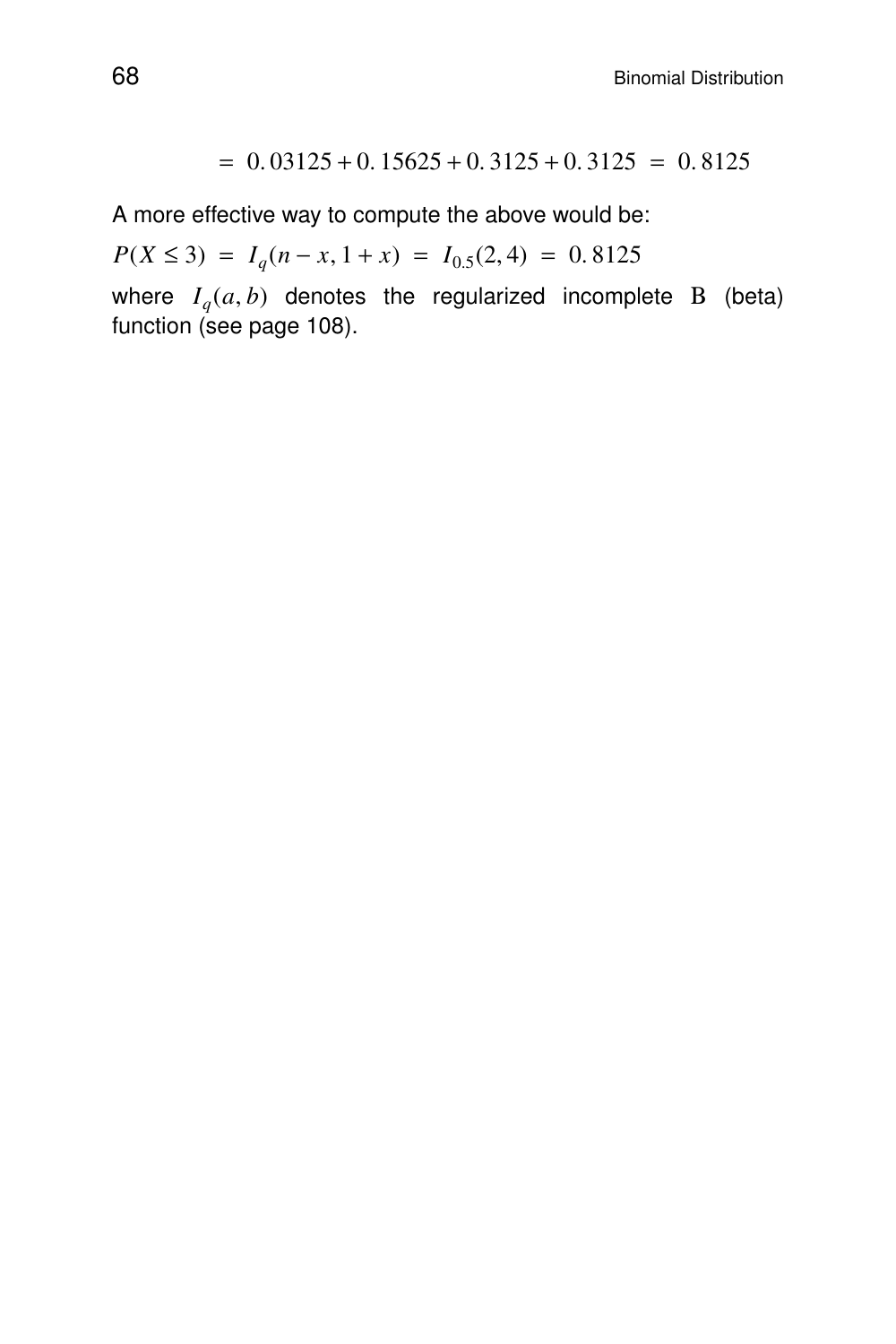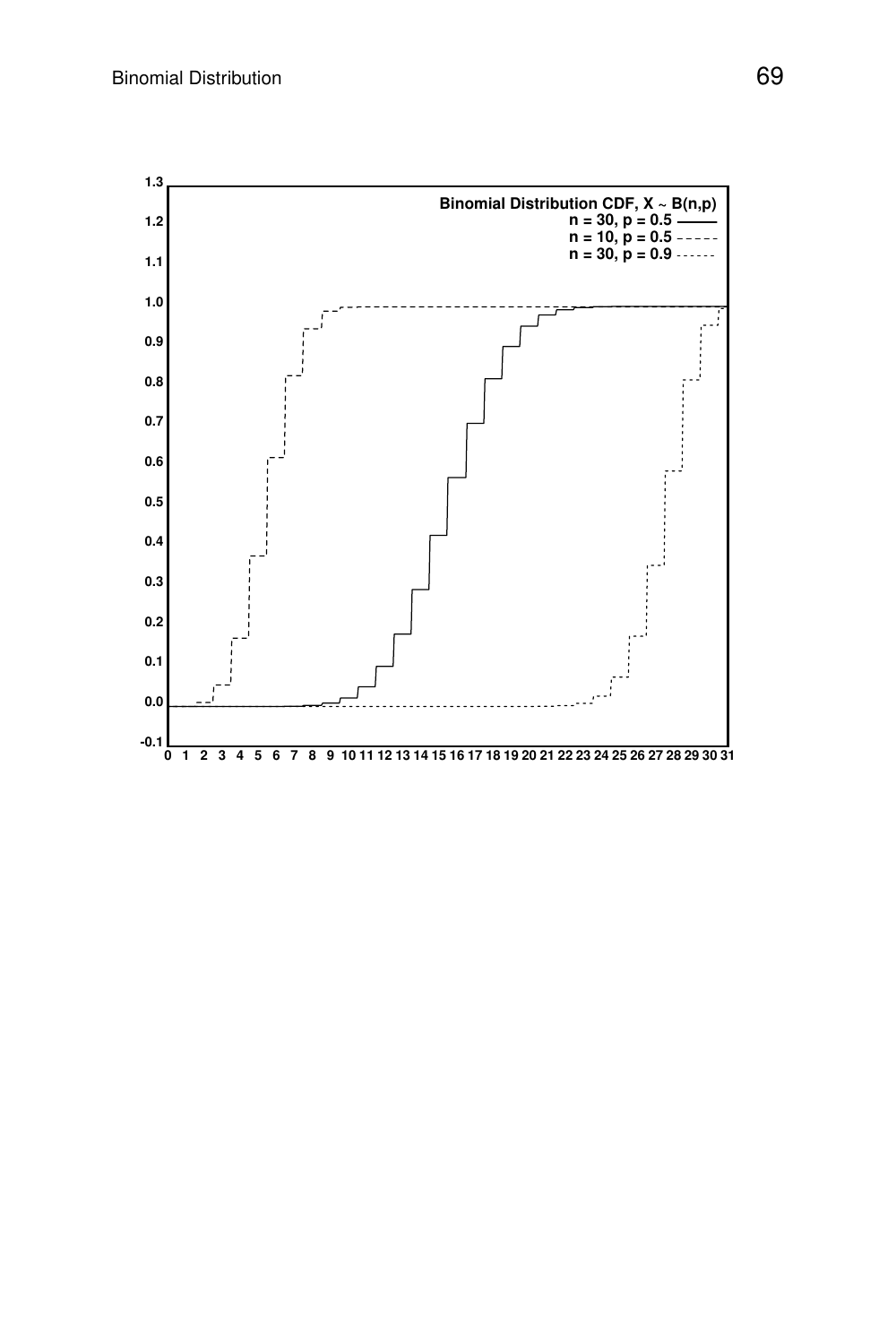## Index

3-sigma, rule of 29 5-sigma certainty 49 alpha level 97 alternative hypothesis 95 anticorrelation 50 Bayes' Theorem 15 bell curve 34 Bernoulli trial 32 best guess 43 beta function 118 incomplete 108 regularized incomplete 68 binomial coefficient 32 binomial distribution 32, 66 cause 15 CDF 21, 34 central limit theorem 39, 45 central tendency 25 certainty 10 5-sigma 49 chi-square distribution 86, 106 chi-square statistic 86, 100 chi-square test 86, 100 choice 19 CLT 39, 45 combination 18, 31 complement 11 confidence interval 46, 91, 110 confidence level 46, 91, 110 contingency table 99 continuity correction 80 correlation coefficient 53 correlation 50, 53 covariance 53 critical region 46, 88, 96

cumulative distribution function 21, 34 degrees of freedom 86, 102 distribution binomial 32, 66 chi-square 86, 106 geometric 62 hypergeometric 70 nor mal 78 Poisson 74, 106 standard normal 82 uniform 58 distribution function 21, 34 effect 15 error function 79, 83 computation 104 Euler's constant 34 event 10 expectation 24, 86 contingency table 100 explained variable 50 explanatory variable 50 factorial 17 failure 32 false negative 15 false position method 111 false positive 15 frequency table 98 function beta 118 distribution 21, 34 error 79, 83 gamma 104 phi 35, 104 root of 110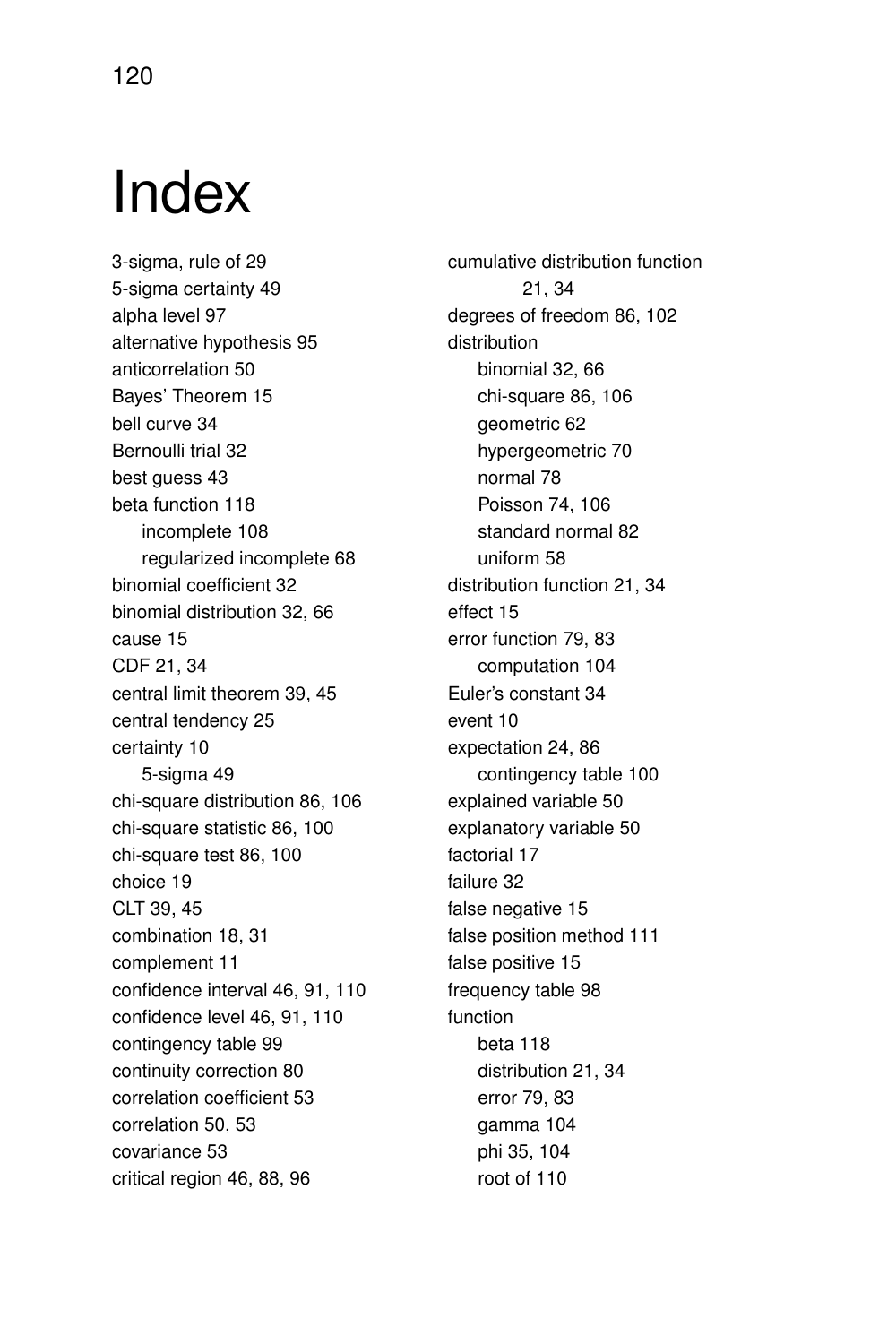function quantile 37, 38, 110 stochastic 20 gamma function 104 incomplete 106 regularized incomplete 75, 88 Gauss error function 79, 83 computation 104 geometric distribution 62 goodness of fit 86 head 44 hypergeometric distribution 70 hypothesis testing 95 iid 39 impossibility 10 income inequality 29 incomplete beta function 108 incomplete gamma function 106 independence 14, 100 inference 43 intercept 51 interquartile range 28 intersection 11 probability 14 interval, two-tailed 47 inverse CDF 37, 38, 110 k-combination 18 k-permutation 18 level of confidence 46, 91, 110 level of significance 95 linear regression 51 location 25 logical AND 11 logical OR 11 mean of sample 43 mean 24 median 26, 26, 37 mode 26 multivariate data 99 mutual exclusion 12

negative correlation 50 Newton's method 110 non-linear regression 56 normal distribution CDF 104 normal distribution 34, 78 null hypothesis 95 obser vation 86, 102 outcome 10 outlier 26 P-value 0 PDF 33 Pearson's r 53 percentile 37 permutation 17 phi function 35, 104 pi 34 PMF 21 point estimate 43 point estimator 43 Poisson distribution 74, 106 polynomial regression 56 population 43 positive correlation 50 prevalence 16 prior 16 probability 10 complementary 31 conditional 13 prior 16 probability density function 33 probability distribution continuous 33 discrete 22 probability mass function 20, 21 proportion 14 q-quantile 37 QF 37, 38, 110 quantile function 37, 38, 110 quantile 37 quartile 28, 37